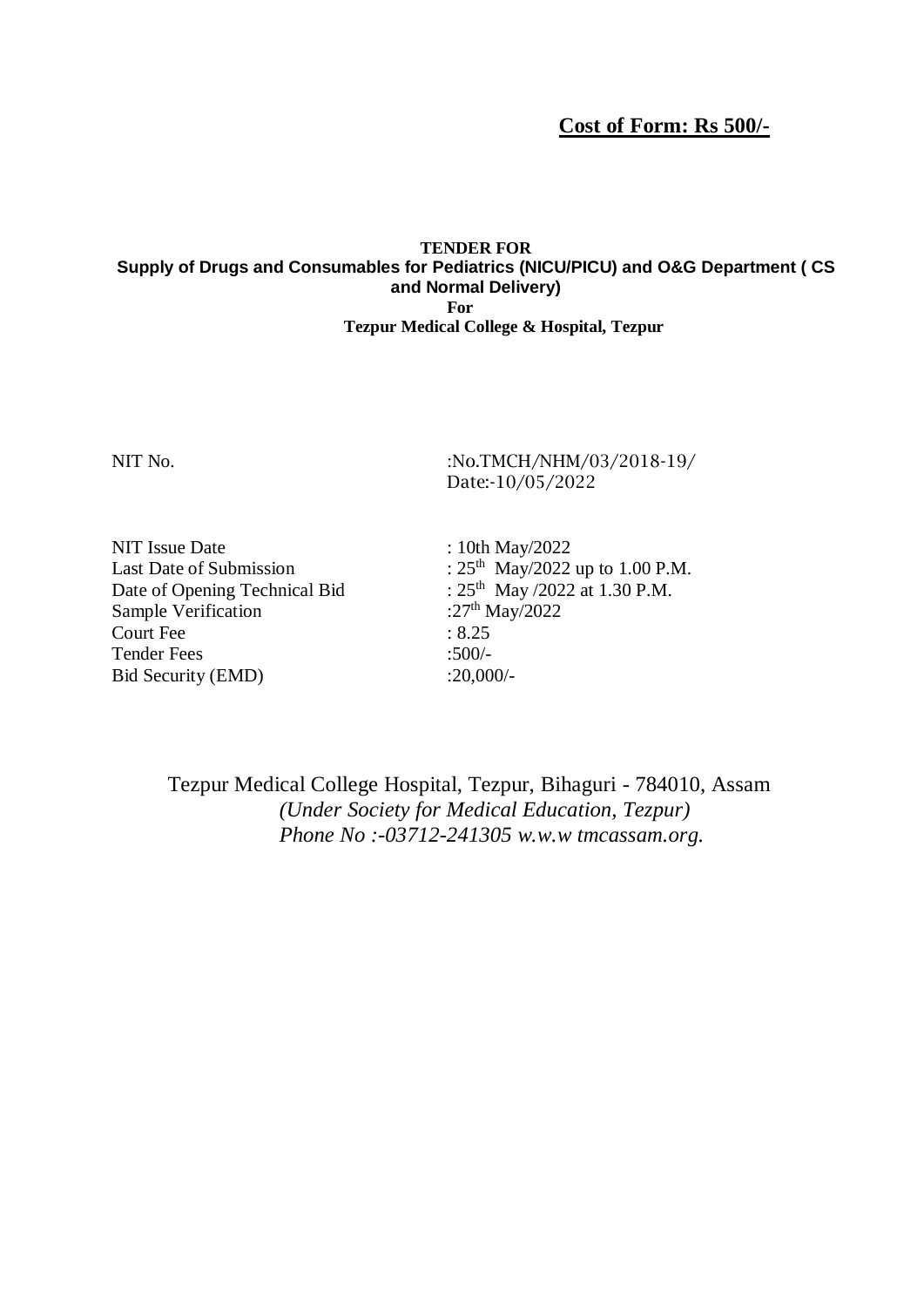## **GOVERNMENT OF ASSAM OFFICE OF THE PRINCIPAL CUM CHIEF SUPERINTENDENT Tezpur Medical College Hospital, Tezpur, Bihaguri - 784010, Assam** *(Under Society for Medical Education, Tezpur)*

No.TMCH/NHM/03/2018-19/ Date:- 10/05/2022

#### **NOTICE INVITING TENDER**

 Sealed tender affixing court fees stamp of Rs 8.25 (Rupees eight and twenty five paisa) only in two bid system are invited from the intending Supplier/Manufacturer/accredited authorised dealer for supply of Medicines and Consumables for the department of Pediatrics (NICU and PICU) and O & G (CS and Normal Delivery) TMCH under annual rate contract basis. Bid shall be submitted with the Tender Fee (Non Refundable) and EMD in favour of superintendent,TMCH.

The Tender documents containing detailed information/ terms and conditions for the purpose can either be obtained from the office of Medical Superintendent, from 10/05/2022 to 24/05/2022 between 11 A.M to 3 P.M. with non –refundable payment of Rs 500/ - (Five Hundred) or may be downloaded from the **website:www**. *tmcassam.org.*Those who download the tender documents from the website should enclosed the DD/Bankers cheque of Rs.500/-(non refundable) in favour of superintendent, TMCH. The tender documents are non transferable.

The last date and time of submission of tender is 25<sup>th</sup> May, 2022 up to 1P.M. and will be opened on the same day at 1.30 P.M. in presence of the intending suppliers or their authorized representatives. The tender are to be submitted to the office of the Medical Superintendent, Tezpur Medical College & Hospital,Tezpur on all the working days during office hours.

> (Prof. (Dr.) Karuna Hazarika) Principal cum Chief Superintendent Tezpur Medical College & Hospital, Tezpur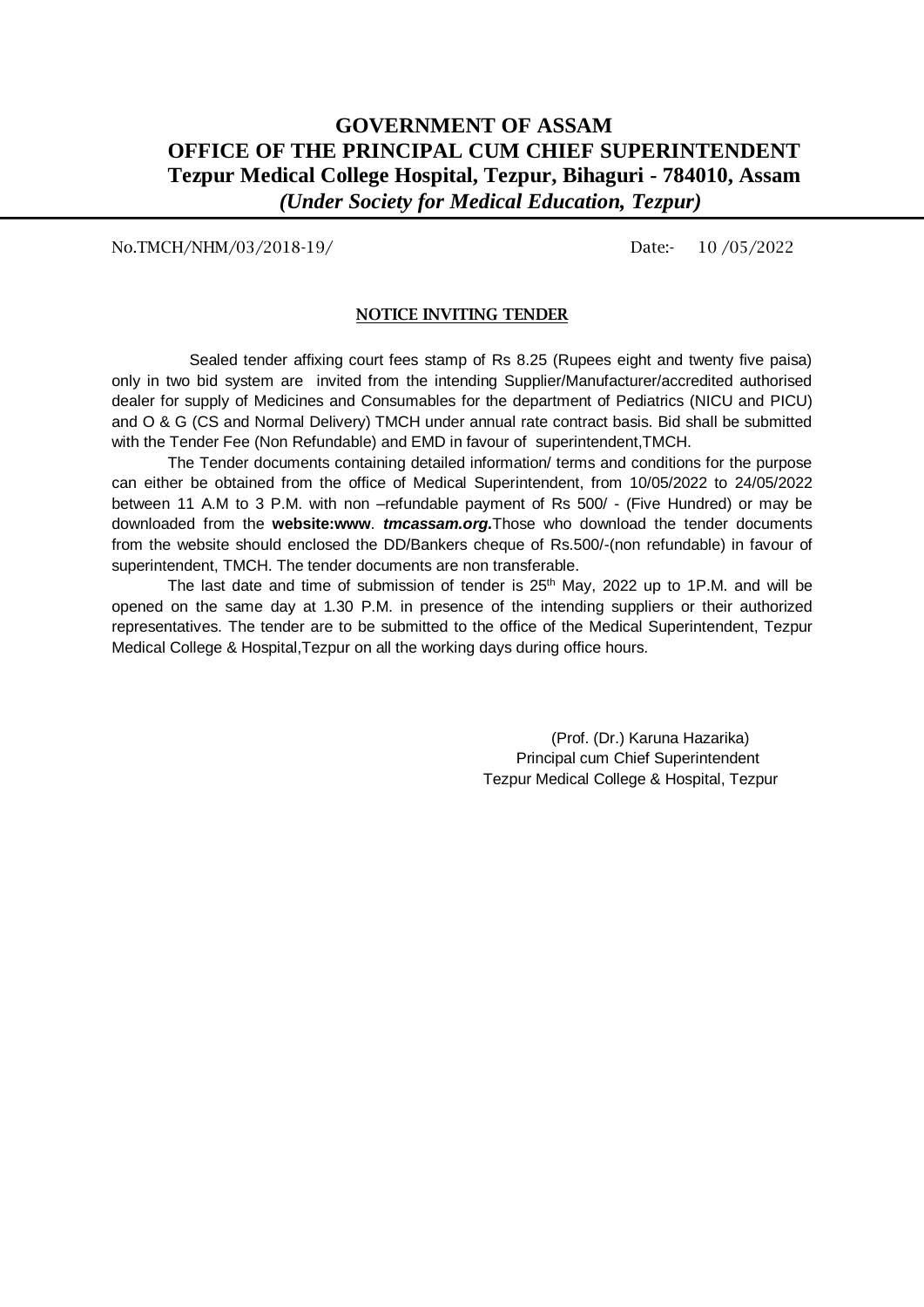# **GOVERNMENT OF ASSAM OFFICE OF THE PRINCIPAL CUM CHIEF SUPERINTENDENT Tezpur Medical College Hospital, Tezpur, Bihaguri - 784010, Assam** *(Under Society for Medical Education, Tezpur)*

#### Annexure-I Format for Technical bid

| SI. No | Name of item | Make | Pack Size | Technical specification<br>$($ if any $)$ |
|--------|--------------|------|-----------|-------------------------------------------|
|        |              |      |           |                                           |
|        |              |      |           |                                           |

#### Annexure-II Documents required fro Technical bid

| Sl.            | Name of the | Documents required                                                                                                         | Submitted | Remarks(if any) |
|----------------|-------------|----------------------------------------------------------------------------------------------------------------------------|-----------|-----------------|
| N <sub>0</sub> | firm        |                                                                                                                            | or not    |                 |
|                |             | 1. Valid Trade License of local municipal body<br>2. Valid GST Registration<br>3. Valid Drug License/Manufacturing license |           |                 |
|                |             | 4. Copy of ITR for last 03 years                                                                                           |           |                 |
|                |             | 5. Performance certificate (previously supplied in                                                                         |           |                 |
|                |             | Govt. Institution ) including copies of supply order.                                                                      |           |                 |
|                |             | 6. Manufacturer Authorization letter.                                                                                      |           |                 |
|                |             | 7. Copy of GRN/TIN issued by Taxation Authorities                                                                          |           |                 |
|                |             | in the name of bidder.                                                                                                     |           |                 |
|                |             | 8. Court Fee Rs.8.25                                                                                                       |           |                 |
|                |             | 9. Tender fee of Rs.500.00                                                                                                 |           |                 |
|                |             | 10.EMD amount to Rs.20,000.00                                                                                              |           |                 |
|                |             | 11. A notarized undertaking to the effect that the                                                                         |           |                 |
|                |             | company/firm/distributor has not been blacklisted.                                                                         |           |                 |
|                |             | 12. The bidder shall certify that the rates quoted are                                                                     |           |                 |
|                |             | the lowest ones for any institution (Govt or Private                                                                       |           |                 |
|                |             | ) in the State.                                                                                                            |           |                 |
|                |             | 13. Product Catalogue, latest printed Company                                                                              |           |                 |
|                |             | price list and Technical specification of quote<br>items.                                                                  |           |                 |
|                |             | 14. ISO 13485 certificated CE/CLIS/USFD against                                                                            |           |                 |
|                |             | each item quoted & required WHO certificate                                                                                |           |                 |
|                |             | (whatever applicable to be decided by the Technical                                                                        |           |                 |
|                |             | committee).                                                                                                                |           |                 |
|                |             | 15 separate envelope for both technical and price                                                                          |           |                 |
|                |             | bid, etc.                                                                                                                  |           |                 |

## Annexure-III for price bid

| SI. No | Name of<br>Item | Make<br>Model | Pack size<br>shall be<br>as per list<br>of items | <b>Basic Rate</b><br>(exclusive of<br>GST) | Rate of<br><b>GST</b><br>$(\%)$ as<br>applicable | Amount<br><i>(inclusive)</i><br>of GST) |
|--------|-----------------|---------------|--------------------------------------------------|--------------------------------------------|--------------------------------------------------|-----------------------------------------|
|        |                 |               |                                                  |                                            |                                                  |                                         |
|        |                 |               |                                                  |                                            |                                                  |                                         |
|        |                 |               |                                                  |                                            |                                                  |                                         |
|        |                 |               |                                                  |                                            |                                                  |                                         |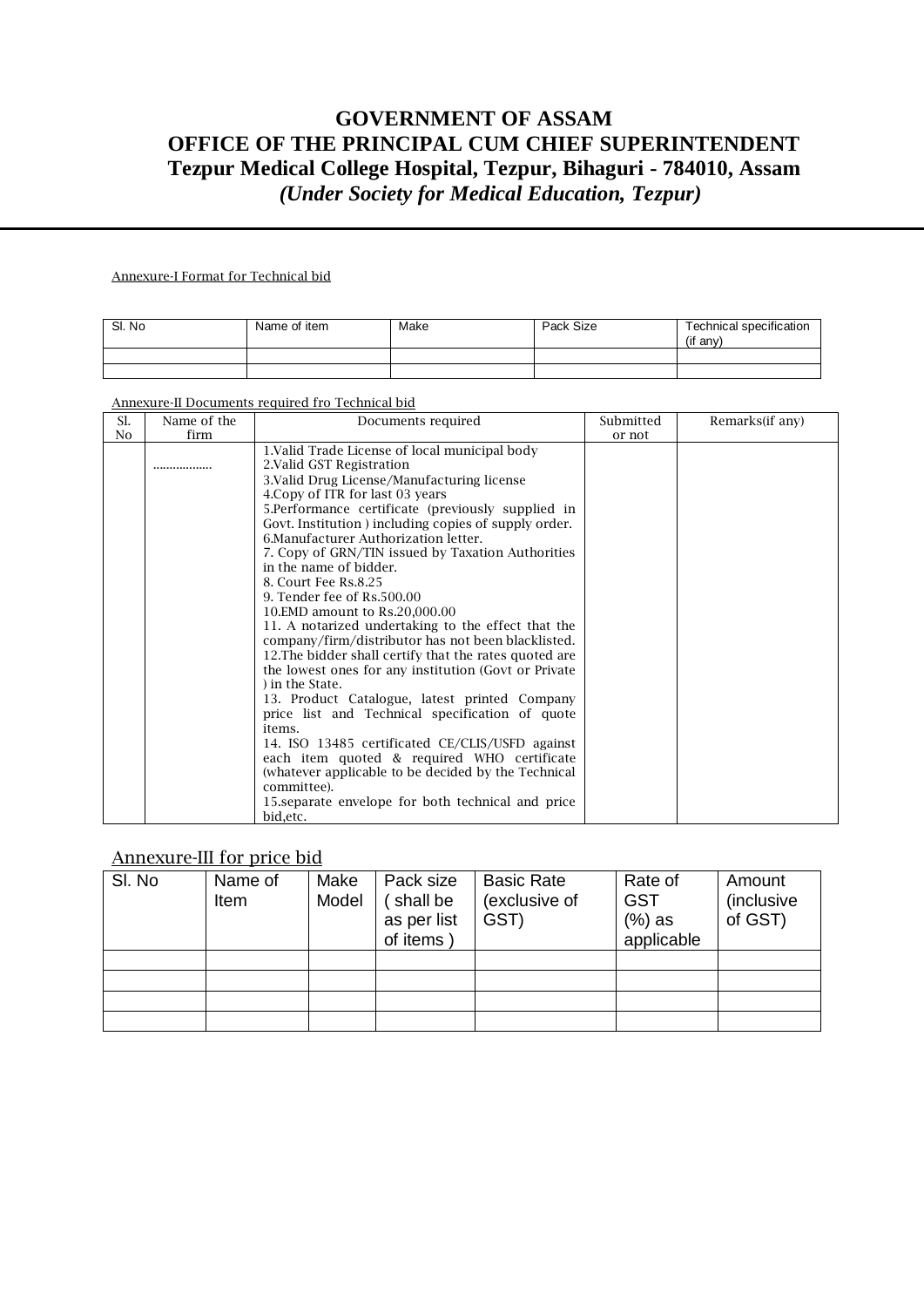# **GOVERNMENT OF ASSAM OFFICE OF THE PRINCIPAL CUM CHIEF SUPERINTENDENT Tezpur Medical College Hospital, Tezpur, Bihaguri - 784010, Assam** *(Under Society for Medical Education, Tezpur)*

### **ANNEXURE –IV**

### **Terms and Conditions**

1. Technical and Financial bids are to be submitted separately in two sealed envelopes clearly indicating the "Technical Bids" and "Financial Bids" on the envelopes. Both the envelope should be put in a common sealed envelope in duplicate.

2. The rates against each items of the enclosed list should be quoted in figures and words and that shall be inclusive of all taxes etc.

3. The cover containing the tender should be super scribed as the " Tender for Supply of Drugs and Consumables for Pediatrics (NICU/PICU) and O&G Department( CS and Normal Delivery) "In block letters.

4. Incomplete and defective tender shall not be accepted.

5.EMD of Rs.20000/- (Twenty thousand) only in the form of NSC,KVP, Bank Guarantee, FDR, Demand Draft of Schedule Bank valid for one year pledged to 'the Superintendent, TMCH, Tezpur" to be submitted . Bids received without Earnest money deposit (EMD) shall stand rejected.

6.Selected bidders have to furnish a security deposit of Rs. 20000/- (Twenty thousand) at the time of execution of the tender in the form of NSC, KVP, bank Guarantee, FDR, Demand Draft in stipulated time and the EMD deposited by successful bidder will be adjusted towards security deposit.

7..The work/Supply/work charged order will be placed as and when requirement arises and payment will be made subject to the availability of fund after observing all the formalities. Any claim for advance payment will not be entertained.

8...In the event of failure to supply/installation/turnkey the required materials as ordered in stipulated period, the order will be automatically cancelled and will invite forfeiture of the security deposit.

9..The rate shall be valid for 1 year from the date of acceptance of the tender and the period of validity may likely to be extended.

10.Items have to be supplied & installed within 7(seven) days from the receipt of supply order.

11..Bidder should be single party, consortium will not be accepted.

12..The Bidder is required to quote for the complete list of items. Partial quote are liable to be rejected.

13..Samples to be submitted as and when required.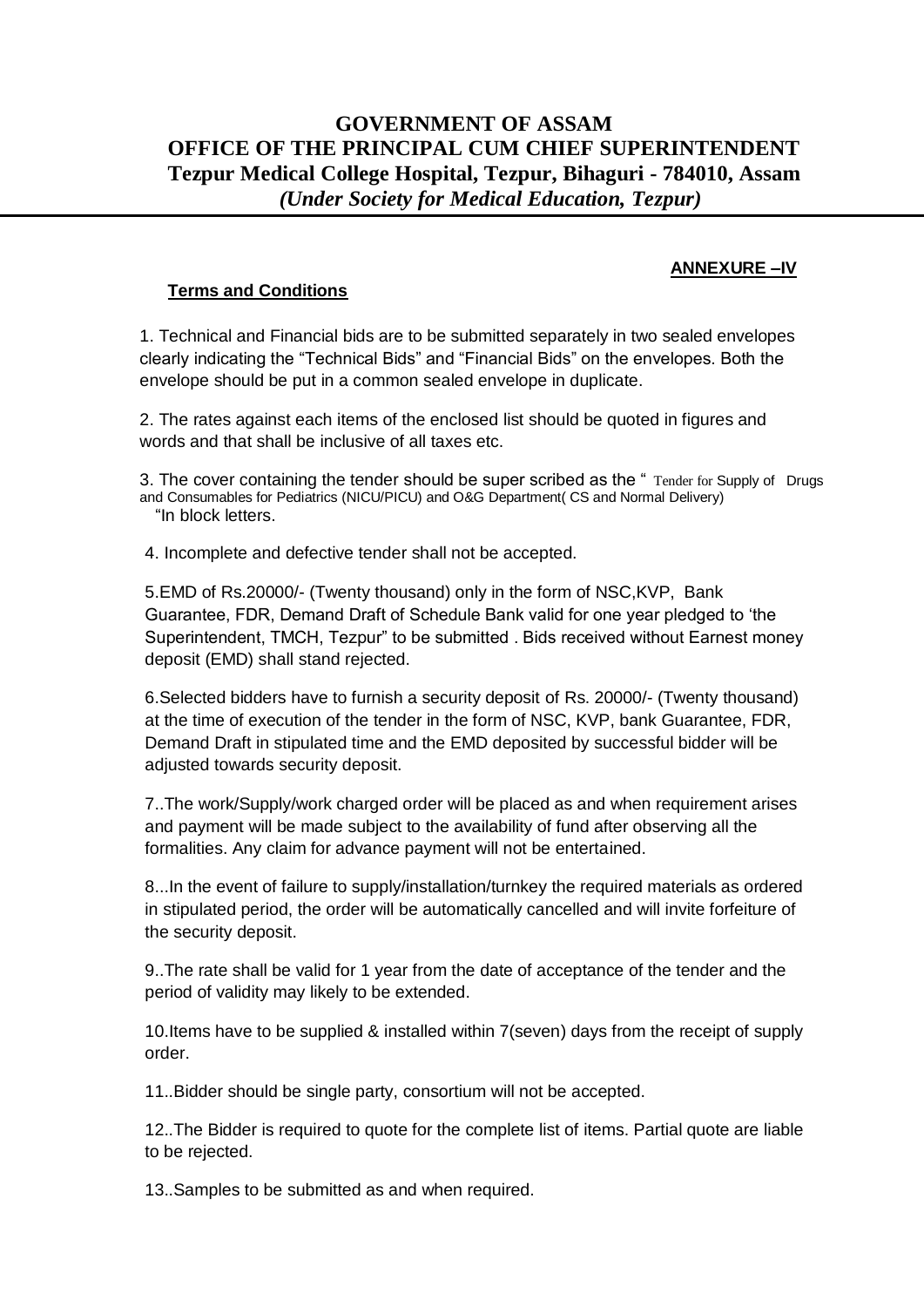14..Items supplied should be as per specifications and samples submitted.

15. There should be provision for supplying immediately on emergency basic as and where necessary.

16..In case of holiday next working date and time will be the last submission time of tender

17.The undersigned reserves the right to accept or reject any or all tender or part thereof without assigning any reason thereof and under no any circumstances, the undersigned is bound to accept the lowest rate of the tender.

18.The quotation should be written neatly without cutting/overwriting.

19.Price escalation will not be allowed in any case.

20.Canvassing in any form will make the tender liable to rejection.

21. Payment will make subject to the availability of fund.

22. Tenderer or their authorized signatories must put signature in all the pages of the tender papers.

23.All legal disputes shall be subject to jurisdiction of Tezpur Court.

 Principal cum Chief Superintendent Tezpur Medical College & Hospital, Tezpur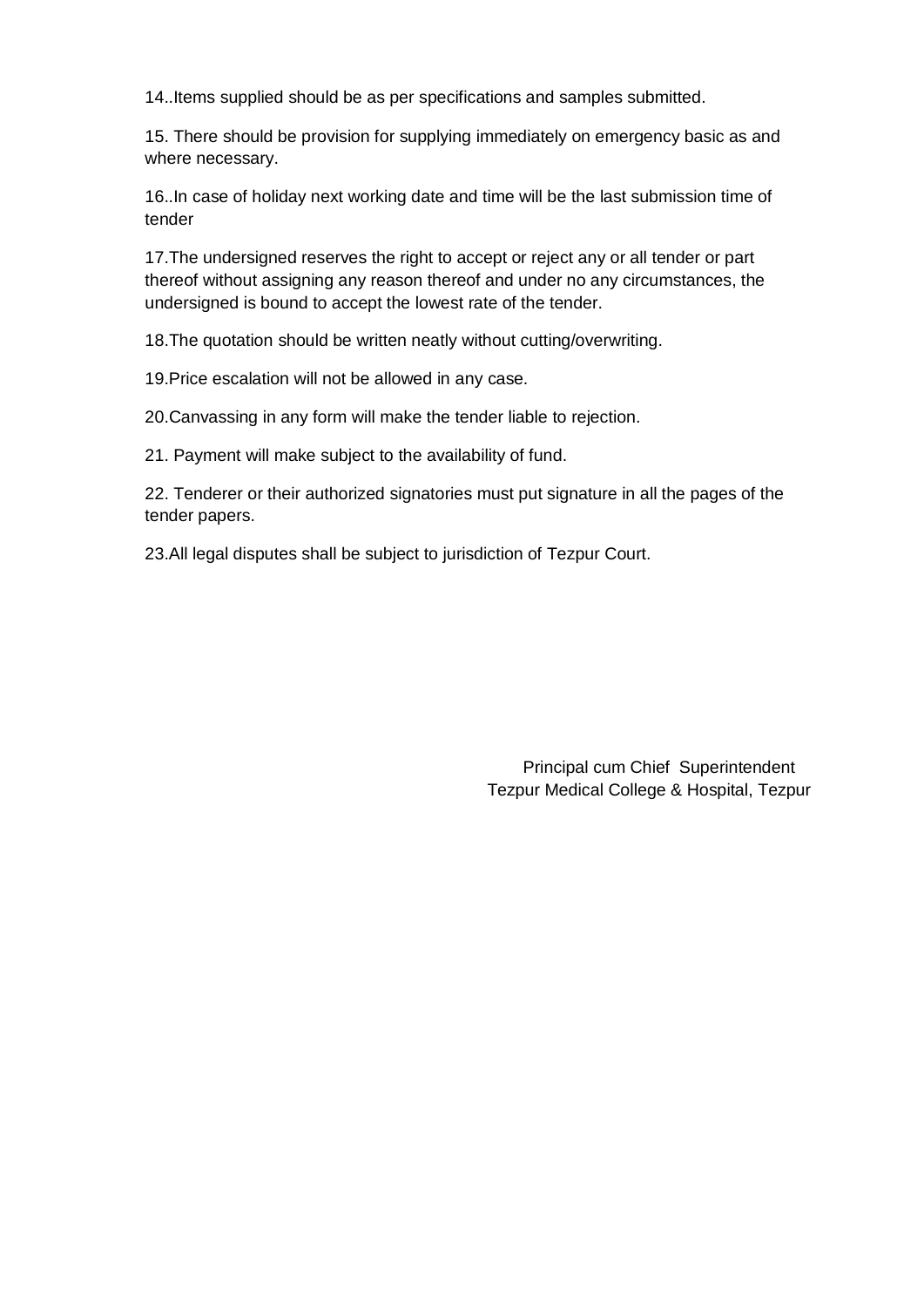| <b>SL</b>    | <b>NAME OF ITEMS</b>                                             |
|--------------|------------------------------------------------------------------|
| $\mathbf{1}$ | 3 way cannula                                                    |
| 2            | Abdominal Gauze Swab (GMP Certified)<br>25 cm *25 cm *8 Ply      |
| 3            | Accu Chek Strip                                                  |
| 4            | <b>Baby Eye protection Cover</b>                                 |
| 5            | Baby Receiving Sheet 60 cm * 80 cm<br>SMS Blue, 50 GSM Thickness |
| 6            | Baby Weight Machine (Digital)                                    |
| 7            | Big Wipe                                                         |
| 8            | <b>Blood Transfusion Set with Air Tube</b>                       |
| 9            | BP Calf (Paed)                                                   |
| 10           | <b>BP</b> Machine                                                |
| 11           | BP Machine with (9*18cm cuff)                                    |
| 12           | C PAP (Fisher paykel) Disposable set                             |
| 13           | Caffeine Citrate                                                 |
| 14           | Cap                                                              |
| 15           | Chromic Catgut, Size 1                                           |
| 16           | Chromic Catgut, Size 1-0                                         |
| 17           | Cidex Solution                                                   |
| 18           | <b>Clotted Vial</b>                                              |
| 19           | Coated Polyglactin 910, Size 1                                   |
| 20           | Coated Polyglactin 910, Size 1-0                                 |
| 21           | Cord Clamp                                                       |
| 22           | Corrugated Drainage Sheet (2.50*25mm)                            |
| 23           | <b>Cotton Roll</b>                                               |
| 24           | <b>Couch Sheet</b>                                               |
| 25           | <b>CPAP Nasal Prong (Medium)</b>                                 |
| 26           | <b>CPAP Nasal Prong (Small)</b>                                  |
| 27           | D/ Syringe 10ml                                                  |
| 28           | D/ Syringe 2ml                                                   |
| 29           | D/ Syringe 3ml                                                   |
| 30           | D/ Syringe 50 ml                                                 |
| 31           | D/ Syringe 5ml                                                   |
| 32           | Diathermy Pencil Electrode                                       |
| 33           | Disposable Apron                                                 |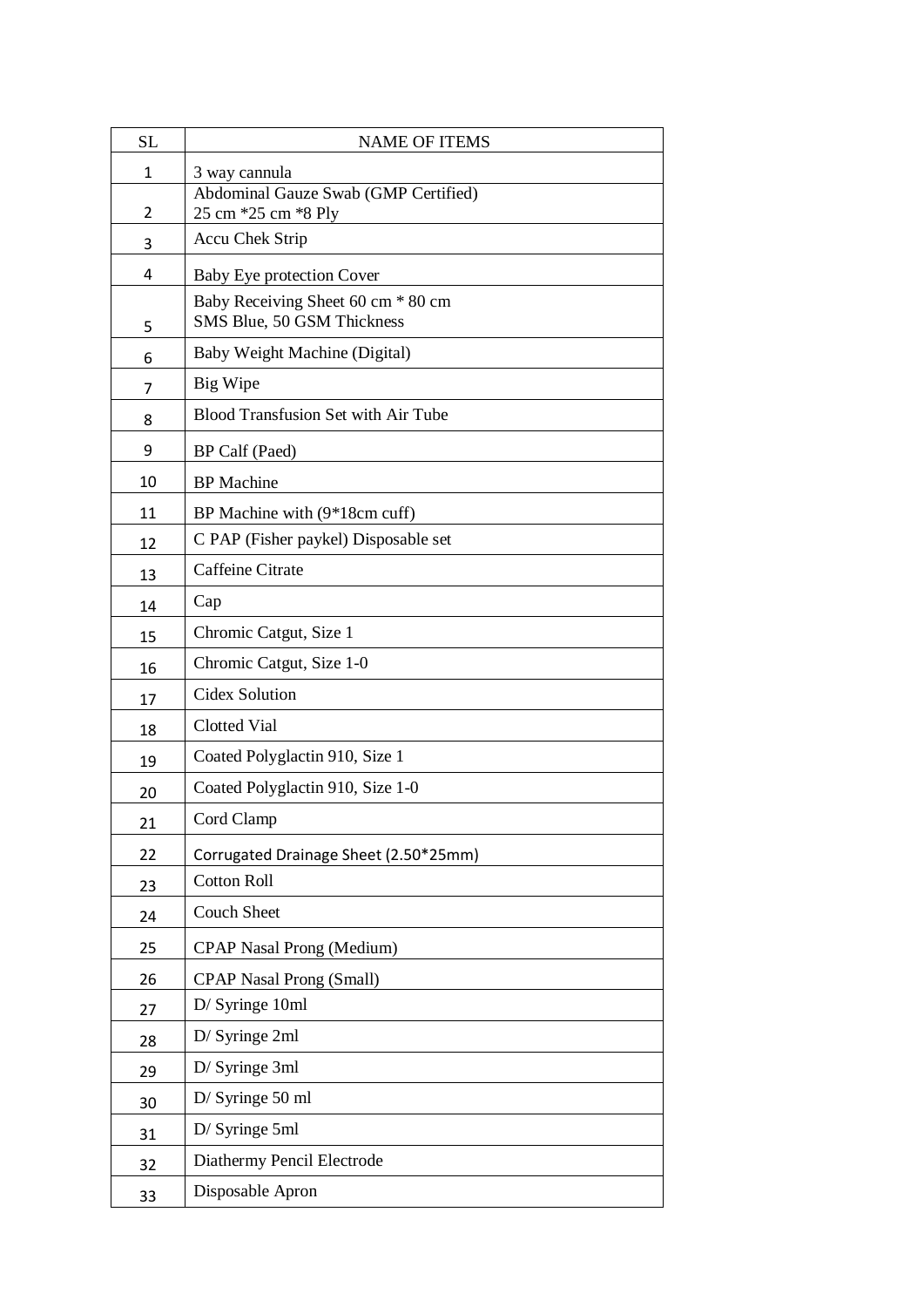| 34 | Disposable Urine Collection Bag (Adult) |
|----|-----------------------------------------|
| 35 | <b>ECG</b> Lead                         |
| 36 | <b>EDTA Vail</b>                        |
| 37 | <b>EDTA Vail</b>                        |
| 38 | Embryotomy scissor                      |
| 39 | <b>Episiotomy Set</b>                   |
| 40 | <b>Episotomy Scissor</b>                |
| 41 | ET Tube                                 |
| 42 | Ethilon 2-0 (NYL3336)                   |
| 43 | Examination Gloves 6.5,7 & 7.5          |
| 44 | Face Mask                               |
| 45 | Feeding Tube 5& 6                       |
| 46 | <b>Foetal Doppler</b>                   |
| 47 | Foley"s Urinary Catheter Size 14        |
| 48 | Foot Wear up to knee                    |
| 49 | Gauze Than                              |
| 50 | Glucometer                              |
| 51 | Gown                                    |
| 52 | <b>Hand Scraber</b>                     |
| 53 | Hemometer                               |
| 54 | Hysterectomy Clamp straight & curves    |
| 55 | I.V Set                                 |
| 56 | I.V. Canula 18G                         |
| 57 | I/V Canula 24                           |
| 58 | <b>Infanto Meter</b>                    |
| 59 | Inj Amikacin 100 mg                     |
| 60 | Inj Calcium Gluconate                   |
| 61 | Inj Cefotaxime 125 mg                   |
| 62 | Inj Cefotaxime 250 mg                   |
| 63 | Inj Magnesium Sulphate                  |
| 64 | Inj Phenobarbitone 200mg                |
| 65 | Inj Sodium Bicarbonate                  |
| 66 | Inj. Atropine Sulphate 600mg/ml IP      |
| 67 | Inj. Bupivacaine 0.5% 4ml               |
| 68 | Inj. Buprenorphine/ Inj. Fentanyl       |
| 69 | Inj. ceftriaxone and sulbactam 1.5g     |
| 70 | Inj. Frusemide 20 mg/2ml IP             |
| 71 | Inj. Lignocaine 2%                      |
| 72 | Inj. Mephentermine 10 ml                |
| 73 | Inj. Midazolam 10mg/ml                  |
| 74 | Inj. Midazolam 5mg/ml                   |
| 75 | Inj. Neosurf                            |
| 76 | Inj. Ondensetron 4mg/2ml USP            |
| 77 | Inj. Oxytocin                           |
| 78 | Inj. Phenytoin 100mg/2ml                |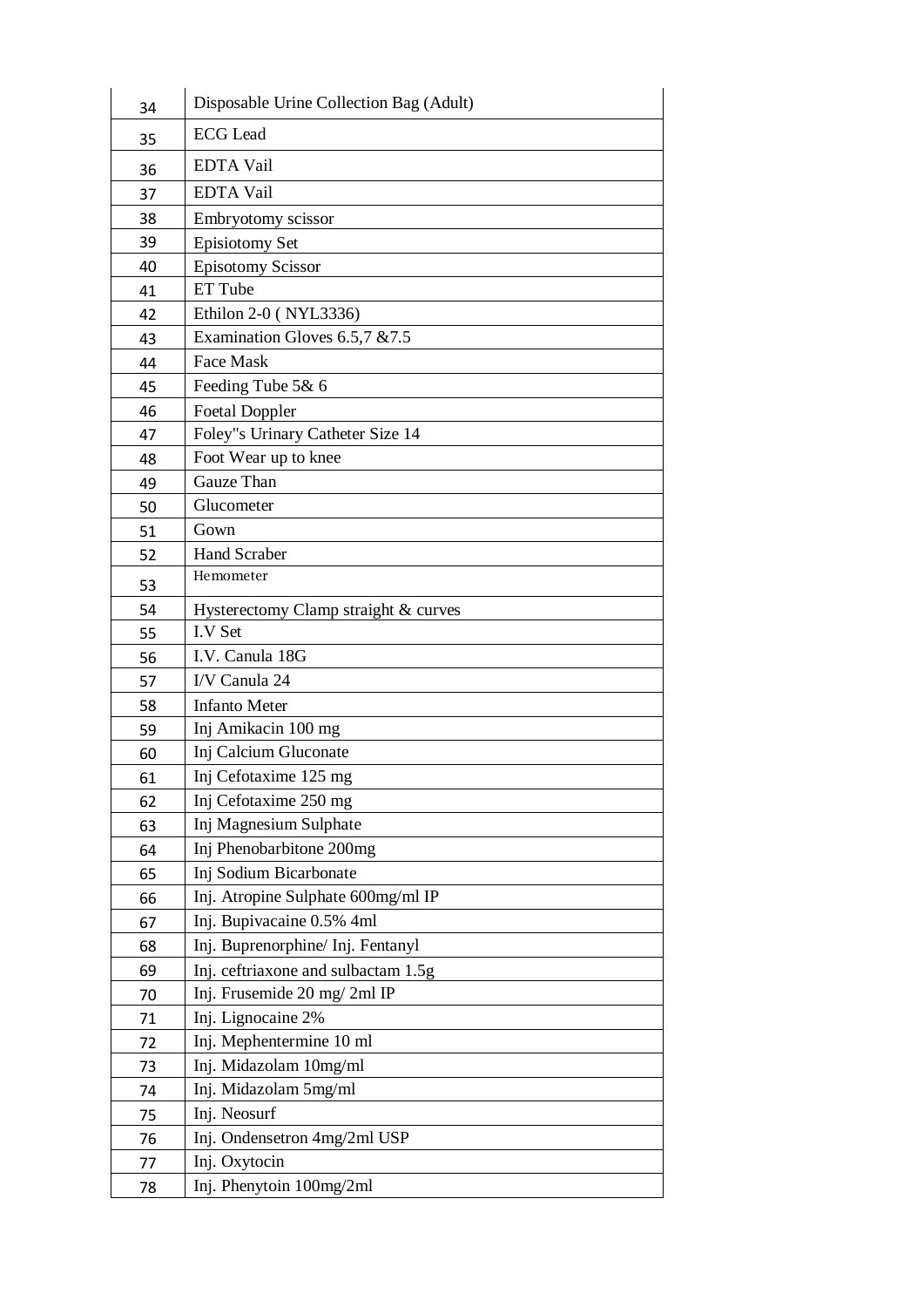| 79  | Inj. Piperacillin & Tazobactam 1.125        |
|-----|---------------------------------------------|
| 80  | Inj. Reglam                                 |
| 81  | Inj. Vitamin K 1mg                          |
| 82  | Insulin Syringe                             |
| 83  | IVF Resolyte P 500ml                        |
| 84  | LED Phototherapy bulb                       |
| 85  | Lignocaine Jelly                            |
| 86  | <b>Magils Forcep</b>                        |
| 87  | <b>Measuring Tap</b>                        |
| 88  | Micro porous Adhesive Plaster. USP          |
| 89  | Molina Set                                  |
|     | Mucus Extractor, Infant                     |
| 90  | Disposable with filter, sterilized          |
| 91  | <b>Mucus Sucker</b>                         |
| 92  | Nasal Canula                                |
| 93  | NDVH Speculum (long blade)                  |
| 94  | <b>Nebulizer Machine</b>                    |
| 95  | Nebulizer Mask (Paed. & Neonatal Size)      |
| 96  | Needle Destroyer (Electric)                 |
| 97  | Needle Destroyer (Electric)                 |
| 98  | Needle Holder                               |
| 99  | O2 Hood medium (Neonate)                    |
| 100 | oldhams perforator                          |
| 101 | One touch Strip                             |
| 102 | <b>Oral Caffeine Citrate</b>                |
| 103 | Oxygen Humidifier                           |
| 104 | Paediatrics drip set                        |
| 105 | Phototherapy bulb (White, Blue)             |
| 106 | PMO Line                                    |
| 107 | Pulse Oximeter                              |
| 108 | Scissor (Big)                               |
| 109 | Small Wipe                                  |
| 110 | Solution povidone lodine IP 5% w/v          |
| 111 | Speculam (Veginal)                          |
| 112 | Sphigmomanometer                            |
| 113 | Spinal drape Sheet (size $2.5$ ft $*$ 2 ft) |
| 114 | Spinal Needle 25G                           |
| 115 | Sponge Holder                               |
| 116 | Sprit                                       |
| 117 | Stadiometer (Wall Attached)                 |
| 118 | Stethoscope                                 |
| 119 | Stethoscope (Ped)                           |
| 120 | <b>Stitch Cutter</b>                        |
| 121 | <b>Straight Scissor (Big)</b>               |
| 122 | Suction Cannula (8 to 10)                   |
| 123 | <b>Suction Catheter 8F</b>                  |